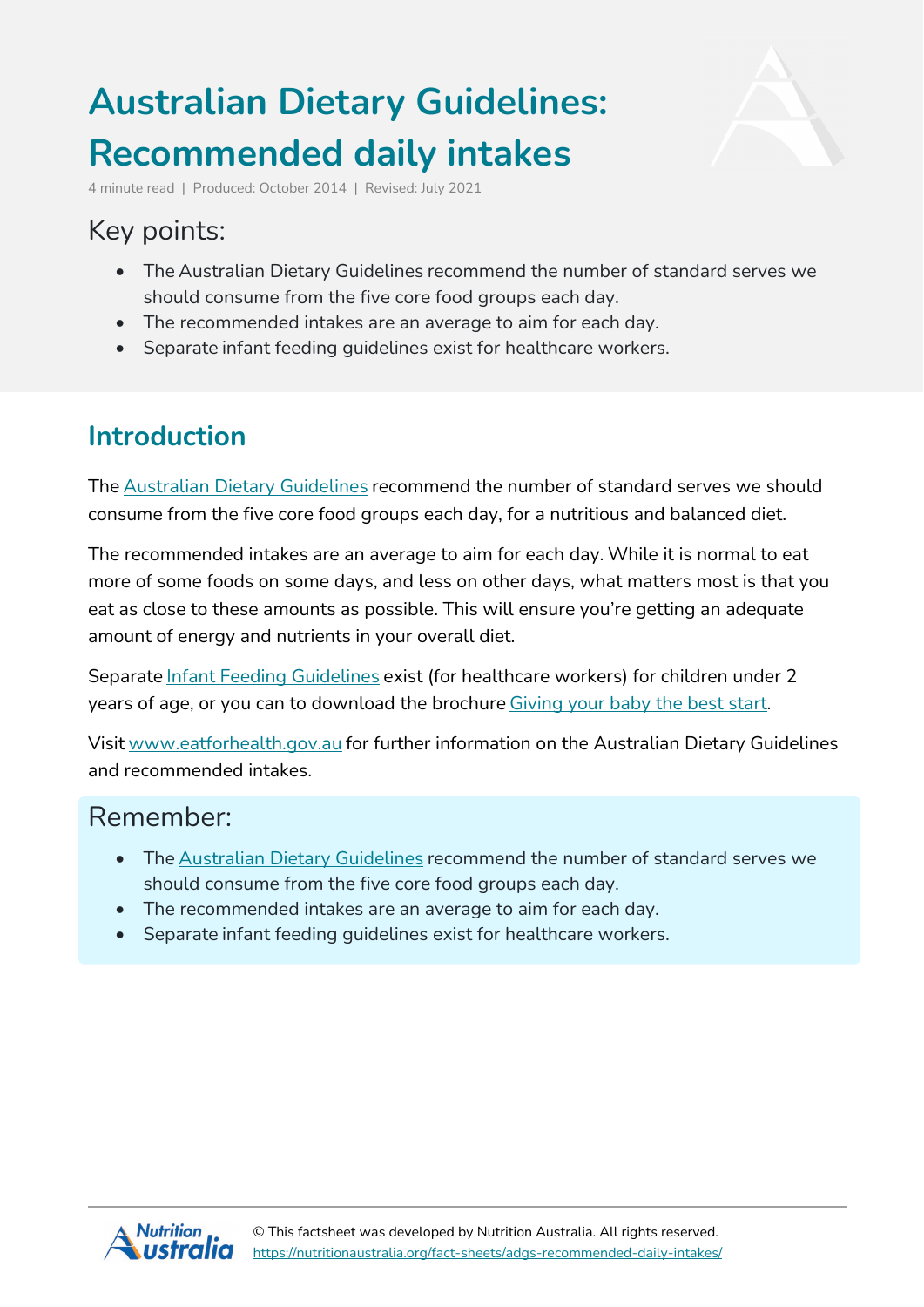# **Recommended daily intakes**

Recommended average number of standard serves per day:

| <b>Toddlers</b>                              | <b>Girls and boys</b><br>$1 - 2$ years | <b>Girls and boys</b><br>$2-3$ years |
|----------------------------------------------|----------------------------------------|--------------------------------------|
| <b>Vegetables and legumes</b>                | $2 - 3$                                | 2.5                                  |
| <b>Fruit</b>                                 | 0.5                                    |                                      |
| <b>Grains (cereal)</b>                       | 4                                      | 4                                    |
| Lean meat, fish, poultry, eggs, nuts, seeds, |                                        |                                      |
| legumes, beans                               |                                        |                                      |
| Milk, yoghurt, cheese and alternatives       | $1 - 1.5$                              | 1.5                                  |
| Allowance for additional serves from any     | 0                                      | $0 - 1$                              |
| food group*                                  |                                        |                                      |

| <b>Children</b>                                         | <b>Girls</b><br>$4 - 8$ | <b>Girls</b><br>$9 - 11$ | <b>Boys</b><br>$4 - 8$ | <b>Boys</b><br>$9 - 11$ |
|---------------------------------------------------------|-------------------------|--------------------------|------------------------|-------------------------|
|                                                         | years                   | <b>vears</b>             | <b>vears</b>           | years                   |
| <b>Vegetables and legumes</b>                           | 4.5                     | 5                        | 4.5                    | 5                       |
| Fruit                                                   | 1.5                     | 2                        | 1.5                    | $\mathcal{P}$           |
| <b>Grains (cereal)</b>                                  | $\overline{4}$          | $\overline{4}$           | 4                      | 5                       |
| Lean meat, fish, poultry, eggs, nuts,                   | 1.5                     | 2.5                      | 1.5                    | 2.5                     |
| seeds, legumes, beans                                   |                         |                          |                        |                         |
| Milk, yoghurt, cheese and alternatives                  | 1.5                     | 3                        | $\mathcal{P}$          | 2.5                     |
| Allowance for additional serves from<br>any food group* | $0 - 1$                 | $0 - 3$                  | $0 - 2.5$              | $0 - 3$                 |

| <b>Adolescents</b>                     | <b>Girls</b> | <b>Girls</b> | <b>Boys</b>  | <b>Boys</b>   |
|----------------------------------------|--------------|--------------|--------------|---------------|
|                                        | $12 - 13$    | $14 - 18$    | $12 - 13$    | $14 - 18$     |
|                                        | years        | <b>vears</b> | <b>vears</b> | years         |
| <b>Vegetables and legumes</b>          | 5            | 5            | 5.5          | 5.5           |
| Fruit                                  | 2            | 2            | 2            | $\mathcal{P}$ |
| <b>Grains (cereal)</b>                 | 5            | 7            | 6            |               |
| Lean meat, fish, poultry, eggs, nuts,  | 2.5          | 2.5          | 2.5          | 2.5           |
| seeds, legumes, beans                  |              |              |              |               |
| Milk, yoghurt, cheese and alternatives | 3.5          | 3.5          | 3.5          | 3.5           |
| Allowance for additional serves from   | $0 - 2.5$    | $0 - 2.5$    | $0 - 3$      | $0 - 5$       |
| any food group*                        |              |              |              |               |